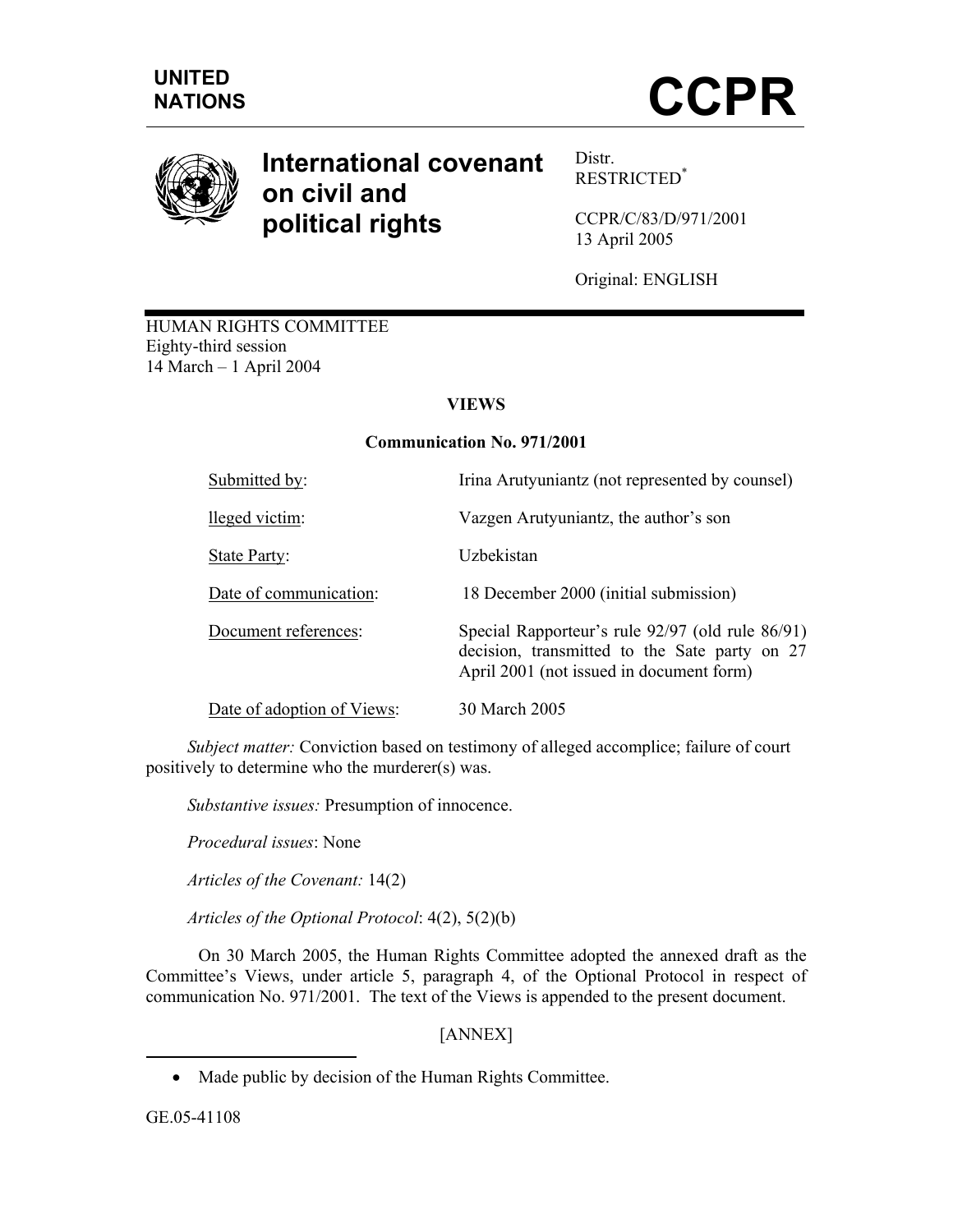#### **ANNEX**

Views of the Human Rights Committee under article 5, paragraph 4, of the Optional Protocol to the International Covenant on Civil and Political rights

Eighty-third session

concerning

#### **Communication No. 971/2001\*\***

| Submitted by:          | Irina Arutyuniantz (not represented by counsel) |
|------------------------|-------------------------------------------------|
| Alleged victim:        | Vazgen Arutyuniantz, the author's son           |
| State Party:           | Uzbekistan                                      |
| Date of communication: | 18 December 2000 (initial submission)           |

 The Human Rights Committee, established under article 28 of the International Covenant on Civil and Political Rights,

Meeting on 30 March 2005,

 Having concluded its consideration of communication No. 971/2001, submitted to the Human Rights Committee on behalf of Vazgen Arutyuniantz under the Optional Protocol to the International Covenant on Civil and Political Rights,

 Having taken into account all written information made available to it by the author of the communication, and the State party,

Adopts the following:

-

#### **Views under article 5, paragraph 4, of the Optional Protocol**

1.1 The author is Irina Arutyuniantz, a citizen of Uzbekistan born in 1952. She submits the communication on behalf of her son, Vazgen Arutyuniantz, also an Uzbek citizen, born 1977, currently imprisoned in the city of Andijan in Uzbekistan. She claims that her son is a victim of violations by Uzbekistan of articles 6, 7, 14 paragraphs 2,  $3(g)$  and 16 of the International Covenant on Civil and Political Rights<sup>1</sup>. She is not represented by counsel.

1.2 The Covenant and the Optional Protocol entered into force for Uzbekistan on 28 December 1995.

<sup>\*\*</sup> The following members of the Committee participated in the examination of the present communication: Mr. Abdelfattah Amor, Mr. Nisuke Ando, Mr. Prafullachandra Natwarlal Bhagwati, Mr. Maurice Glèlè Ahanhanzo, Mr. Edwin Johnson, Mr. Ahmed Tawfik Khalil, Mr. Michael O'Flaherty, Ms. Elisabeth Palm, Mr. Rafael Rivas Posada, Sir Nigel Rodley, Mr. Ivan Shearer, Mr. Hipólito Solari-Yrigoyen, and Mr. Roman Wieruszewski.

<sup>&</sup>lt;sup>1</sup> The Covenant and the Optional Protocol entered into force for the State party on 28 December 1995.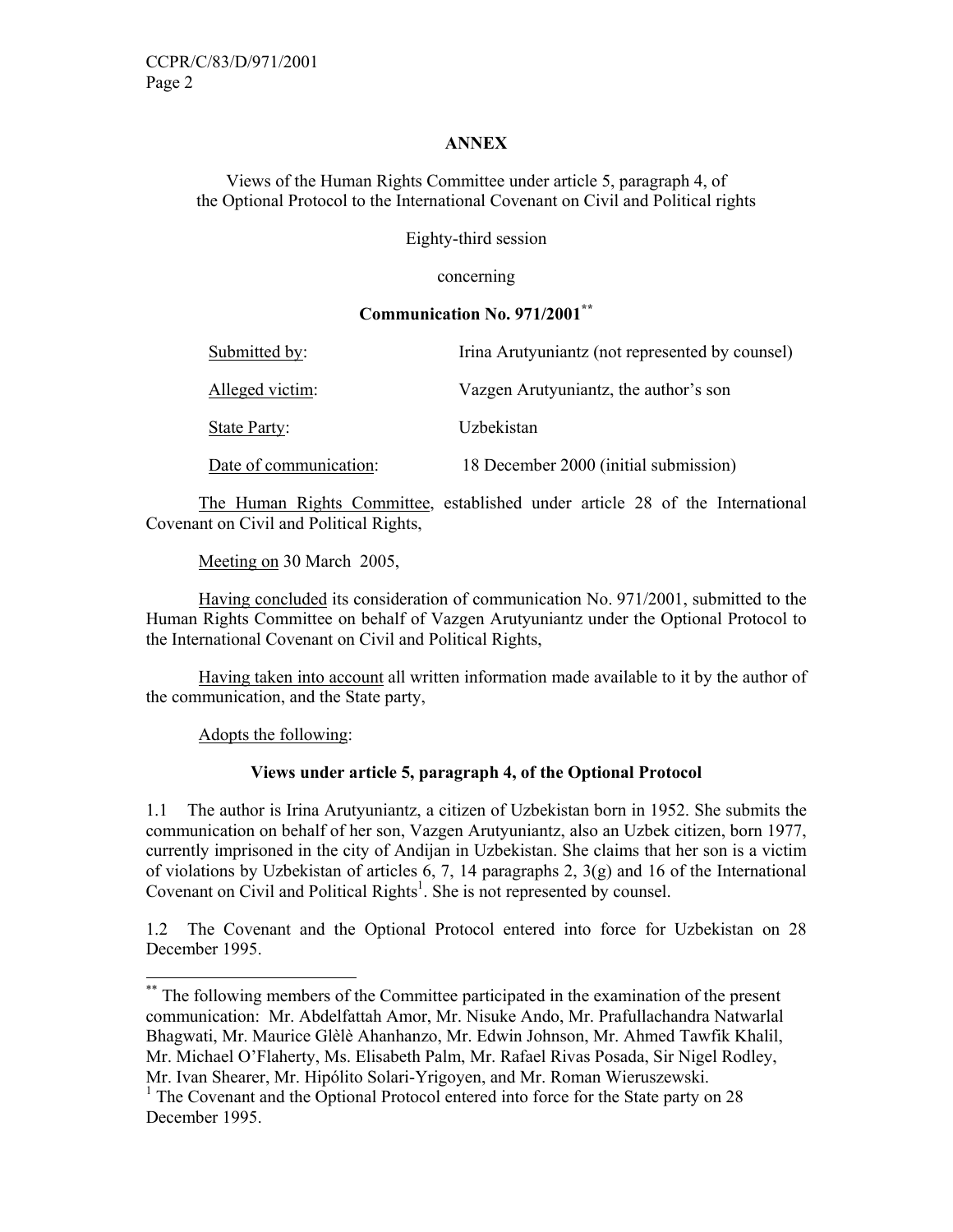#### **Factual background**

2.1 On 31 May 2000, Vazgen Arutyuniantz and another man, Armen Garushyantz, were convicted in the Military Court in Tashkent<sup>2</sup> of the aggravated murder of two people and of burgling their apartments; they were sentenced to death. The Court found that in January 1999, the two men had visited the apartment of one of the victims, to whom they owed money, and killed her by striking her with a hammer, and then burgled her apartment. It found that in March 1999, the pair had also killed another man by striking him several times on the head with a hammer, and then burgled his apartment. The author states that her son admitted to being present at the scene of each of the two murders, and to robbery, but maintains his innocence in relation to the two murders.

2.2 The author states that her son's trial was unfair and that he was unjustly convicted of murder. His conviction was based on the testimony of his alleged accomplice, Garushyantz, who changed his testimony several times. When he was arrested, Garushyantz said that Arutyuniantz, who then was still at large, had committed the two murders. After Arutyuniantz was apprehended, Garushyantz admitted that he had lied about Arutyuniantz committing the murders, in the hope that Arutyuniantz would not be apprehended and therefore offer no contradictory testimony. Then in Court, fearing a possible death sentence, Garushyantz again changed his testimony, this time claiming that Arutyuniantz had killed the first victim, but that he had killed the second. Despite these inconsistencies, the testimony of Garushyantz was the basis of her son's conviction for murder.

2.3 The author states there was no evidence and no judicial conclusion as to whether it was in fact Arutyuniantz or his accomplice who killed one or both of the victims, despite the requirements of Supreme Court Order Number 10, which requires that in cases of crimes allegedly committed by a group of people, the Court must ascertain who played what role in the crime. The decision of the court simply states that '*Garushyantz and Arutyuniantz struck (the victims) with a hammer*', and there was no consideration of precisely who struck the blows with the hammer. The author claims that in such circumstances her son's right to be presumed innocent until proved guilty was violated. The author states that the Court approached the trial with a predisposition towards conviction, and that it upheld each and every accusation leveled against her son under the Criminal Code, even though some plainly had no application. Thus, her son was charged with the killing of two or more persons under article 97 of the Criminal Code which, according to the author, only applies where the murders in question occur simultaneously. She further claims that there was no evidence of the murders being committed in aggravating circumstances, as found by the Court. She submits that the Court's decision simply replicated the indictment, and that this is further indication of the Court's lack of objectivity.

2.4 The author states that her son was severely beaten after his arrest by the police for the purpose of extracting a confession about his alleged participation in the murders. That her son was beaten was established by a medical examination conducted by the Ministry of Defence on 12 July 1999. She notes that after her husband went to visit her son in detention, he came back in a state of shock, as her son was black from bruising. He told his father that his

<sup>&</sup>lt;sup>2</sup> It transpires from the file that the author's co-defendant had been in the armed services until 1998, when he deserted; no particular claim was made by the author on the fact that her son was judged by a Military Court.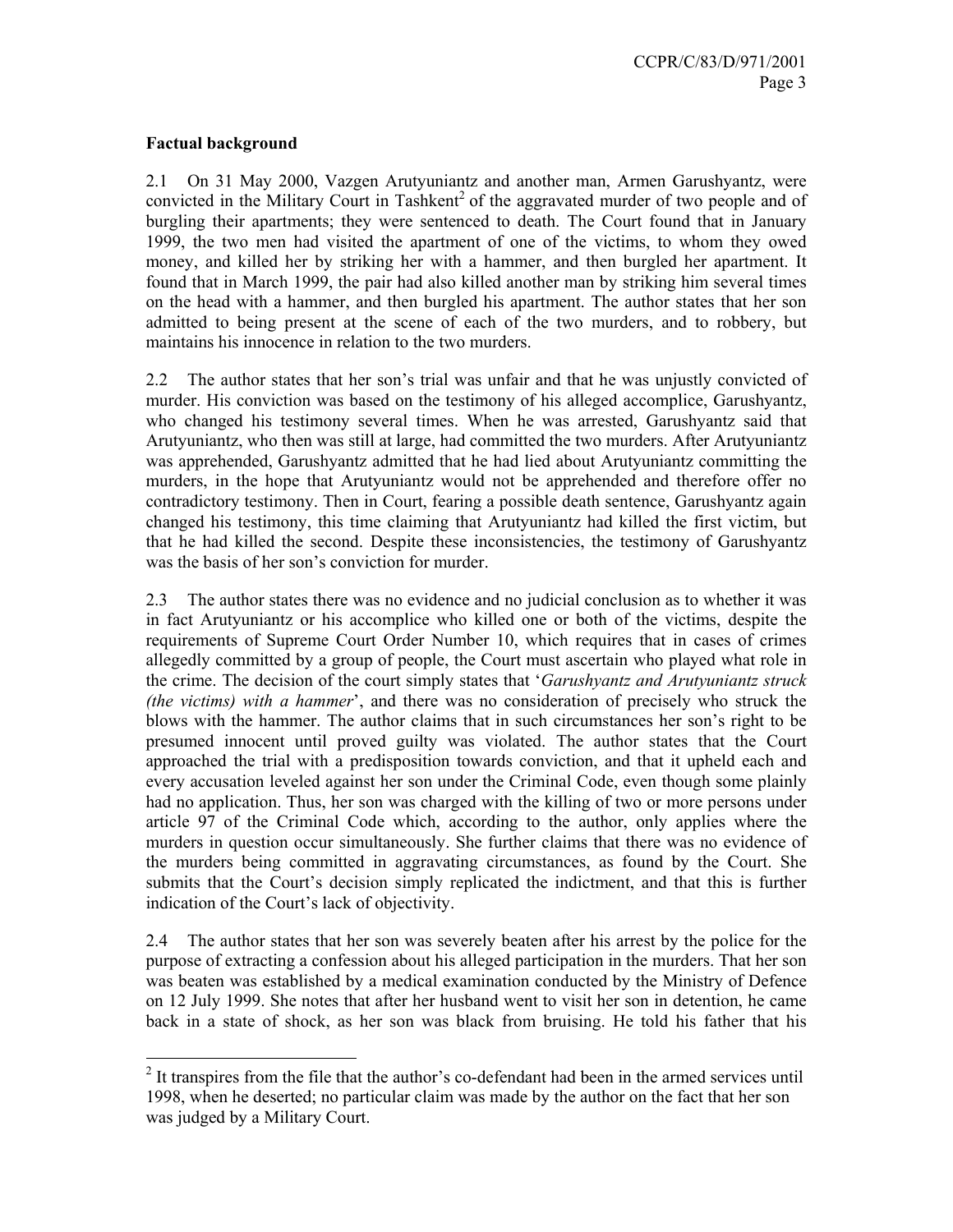kidneys were very sore, he was urinating blood, had headaches and was unable to stand on his heels. The investigator allegedly told her husband that their son was a murderer and that he would be shot. In a message sent to his parents from his cell, he implored them to help him, and said that he was being beaten, but refused to confess because he was not a murderer. The author states that in October 1999, in despair over his son's situation, her husband committed suicide.

2.5 Mr. Arutyuniantz appealed to the Supreme Court complaining about the above matter, with the exception of the allegation of being severely beaten. On 6 October 2000, the appeal against his murder conviction was dismissed.

## **The complaint**

3. The author claims that her son's trial and ill-treatment whilst in custody gives rise to violations of articles 6, 7, 14 paragraphs 2 and 3(g), and article 16 of the Covenant.

#### **The state party's observations on admissibility and merits**

4.1 By note dated 13 January 2005, the State party submitted that on 28 December 2001, the Supreme Court issued an order commuting Arutyuniantz's death sentence to a term of 20 years' imprisonment. Further to presidential 'amnesty decrees' dated 28 December 2000, 22 August 2001 and 3 December 2002, Mr. Arutyuniantz's sentence was reduced to 9 years, 4 months and 22 days; he was not eligible to benefit from further amnesty decrees issued on 1 December 2003 and 1 December 2004, because he had violated prison rules.

4.2 The State party submits that the preliminary investigation into the crimes for which Mr. Arutyuniantz was convicted was conducted in accordance with the Uzbek Criminal Procedure Code, and that all charges and evidence were thoroughly assessed. It submits that Arutyuniantz's guilt was found to be substantiated, and contends that the communication is both inadmissible and without merit.

#### **Issues and proceedings before the Committee**

5.1 Before considering any claim contained in a communication, the Human Rights Committee must, in accordance with rule 93 of its Rules of Procedure, decide whether or not the case is admissible under the Optional Protocol to the Covenant.

5.2 The Committee has ascertained, as required under article 5, paragraph 2(a), of the Optional Protocol, that the same matter is not being examined under another procedure of international investigation or settlement.

5.3 The Committee notes that the author's claim under article 16 has not been substantiated, as there is no information on file which suggests that the author's son was denied recognition as a person before the law. Further, in view of the commutation of Mr Arutyuniatz's death sentence, there is no longer any factual basis for the author's claim under article 6 of the Covenant. Accordingly, the Committee finds that these claims have not been substantiated, and are therefore inadmissible under article 2 of the Optional Protocol.

5.4 In relation to the author's claims that her son's rights under articles 7 and 14, paragraph (3)(g) were violated, the Committee notes that these matters were not raised by the author's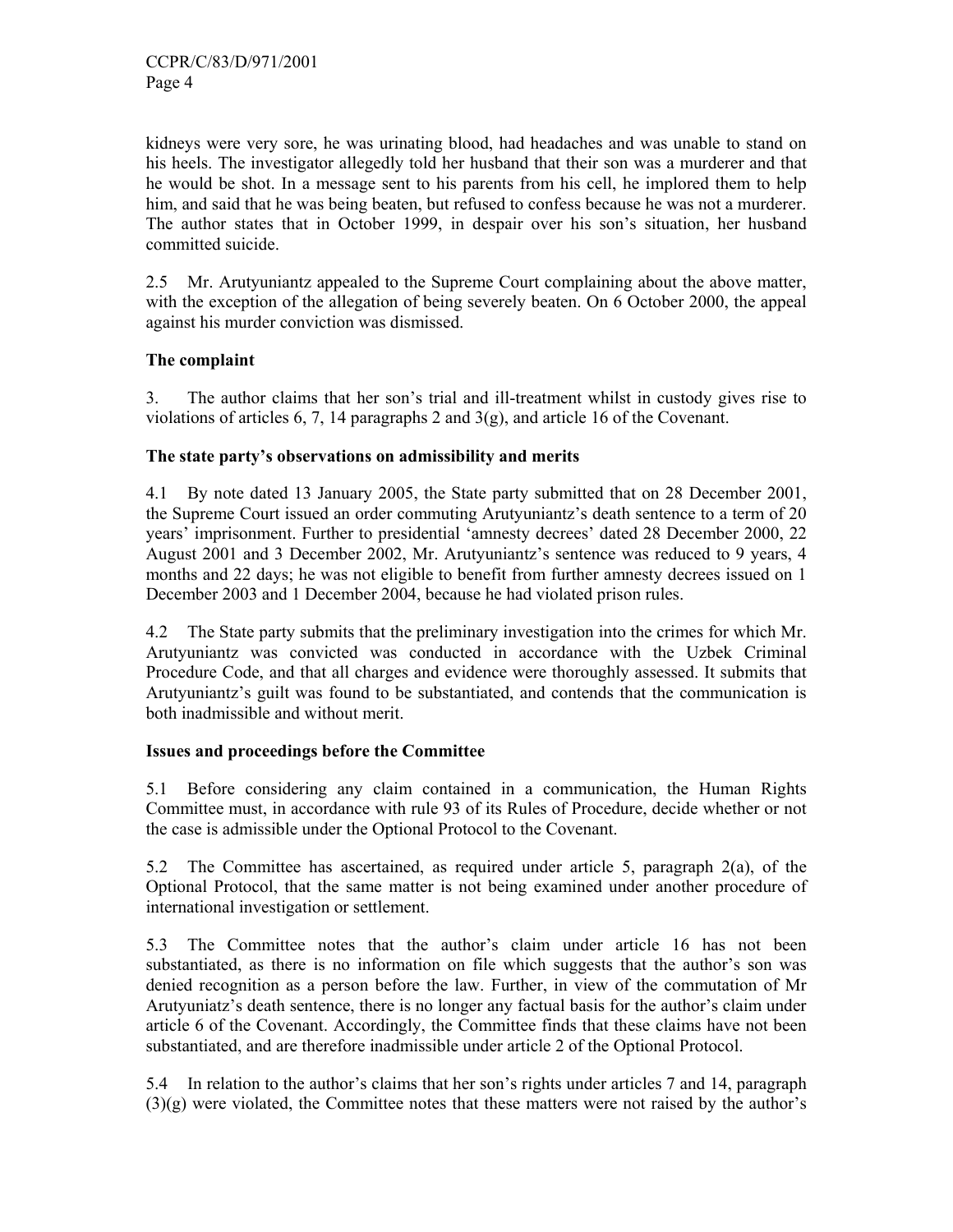son in his appeal to the Supreme Court. The Committee has not been provided with any information to the effect that the author complained about his alleged mistreatment at the hands of the police to the State party's authorities. The Committee reiterates that the requirement that an author exhaust domestic remedies attaches to *each* allegation of an alleged violation of the Covenant, not simply to the decision of a court or tribunal unfavourable to an author. Accordingly, the Committee considers that the author's claims in relation to violations of articles 7 and 14, paragraph  $(3)(g)$  of the Covenant are inadmissible under article 5, paragraph (2)(b) of the Optional Protocol.

5.5 The Committee considers there to be no impediment to the admissibility of the author's remaining claim under article 14(2), and proceeds to consider it on the merits.

### **Consideration of the merits**

6.1 The Human Rights Committee has considered the present communication in the light of all the information made available to it by the parties, as provided under article 5, paragraph 1, of the Optional Protocol. It notes that, whilst the State party has provided comments on the author's case and conviction, including information about the commutation of the death sentence, it has not provided any information about the claims made by the author. The State party merely contends that Mr Arutyuniantz was tried and convicted in compliance with Uzbek laws, that the charges and evidence were thoroughly assessed, that his guilt was proved, and that the communication is both inadmissible and without merit.

6.2 In relation to the author's claim that her son was not presumed innocent until proved guilty, the author has made detailed submissions which the State party has not addressed. The Committee recalls that it is implicit in article 4, paragraph 2, of the Optional Protocol that a State party should examine in good faith all allegations brought against it, and should provide the Committee with all relevant information at its disposal. The Committee does not consider that a general statement about the adequacy of the criminal proceedings in question meets this obligation. In such circumstances, due weight must be given to the author's allegations, to the extent that they have been substantiated.

6.3 The author points to a number of circumstances which she claims demonstrate that her son did not benefit from the presumption of innocence. She states that her son's conviction was based on the testimony of an accomplice who changed his evidence on several occasions, and who at one point confessed to the having committed the murders himself and having falsely implicated Arutyuniantz. She also states that the trial court never made a positive finding of who murdered the two victims; the decision refers to both accused striking and killing the victims with a single hammer.

6.4 The Committee also recalls its General Comment No 13, which reiterates that by reason of the principle of presumption of innocence, the burden of proof for any criminal charge is on the prosecution, and the accused must have the benefit of the doubt. His guilt cannot be presumed until the charge has been proved beyond reasonable doubt. From the information before the Committee, which has not been challenged in substance by the State party, it transpires that the charges and the evidence against the author left room for considerable doubt. Incriminating evidence against a person provided by an accomplice charged with the same crime should, in the Committee's opinion, be treated with caution, particularly in circumstances where the accomplice has changed his account of the facts on several occasions. There is no information before the Committee that, despite their having being